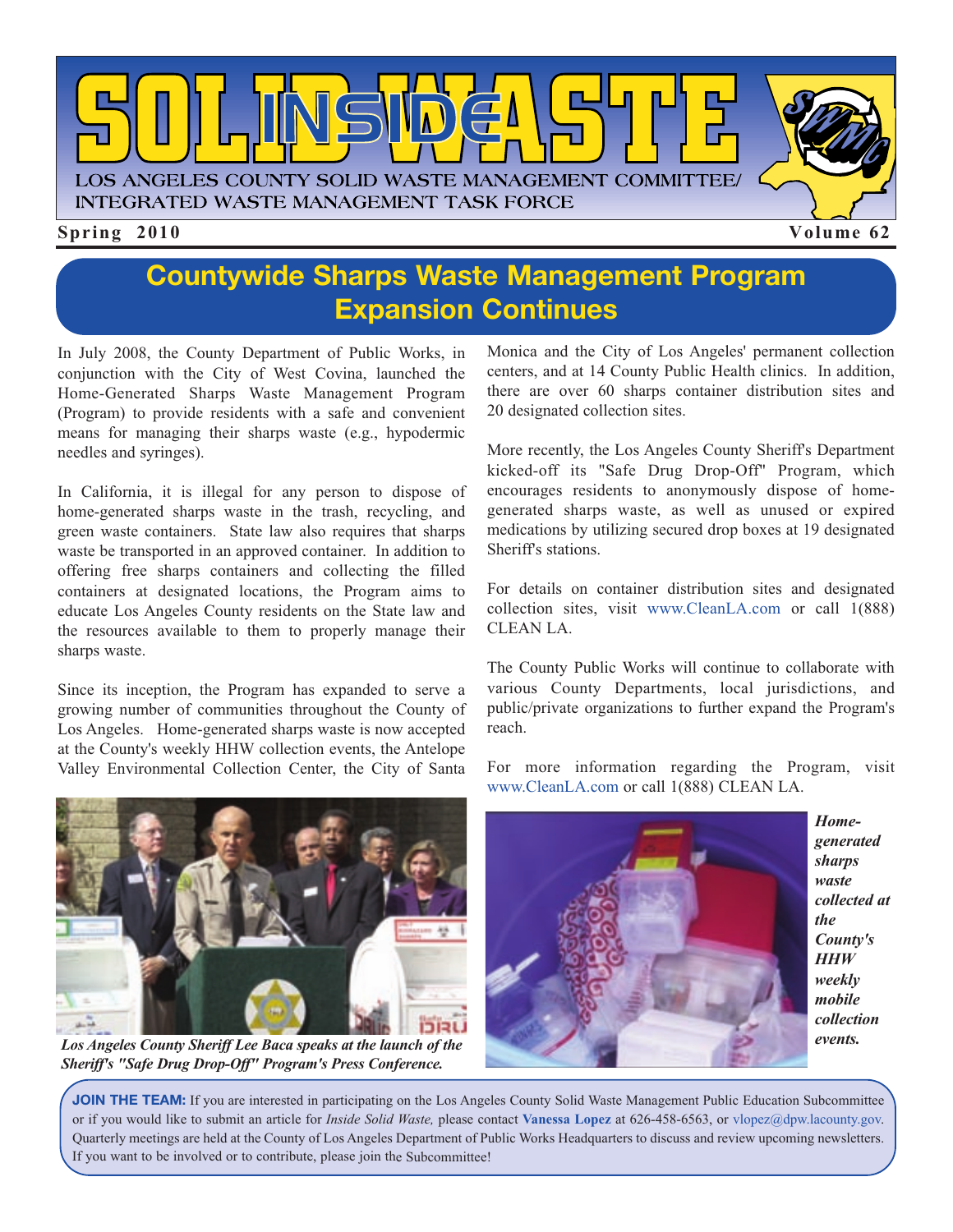## **[City of Calabasas Honors Environmental Stewards](http://www.cityofcalabasas.com/)**

The Calabasas Environmental Commission held its annual Recycling Drawing Contest award ceremony in December 2009. Thirteen out of over 350 entries from grades K-8 were selected for the 2010 City of Calabasas Community Recycling Awareness calendar. During the ceremony, students shared their own recycling habits, including food waste recycling, the 2009 contest theme.

Teacher at Lindero Canyon Middle School, is committed to using art to encourage students to seek creative ways to better their communities. Ms. Fine was recognized at the Carl Gibbs Environmental Excellence Award Ceremony on January 5, 2010 with the Education and Recycling Award. The award, named after late Environmental Commissioner, honors excellence in environmental stewardship.

Six of the honored students shared more than just an award; they also shared the same teacher. Ms. Marilyn Fine, Art For additional information, please contact Alex Farassati at 818-224-1600.

| Name           |           |       |                              |
|----------------|-----------|-------|------------------------------|
| <b>First</b>   | Last      | Grade | <b>School</b>                |
| Jeana          | Park Yoon | 1st   | Castlebay Lane Elementary    |
| Gillian        | Yee       | 2nd   | Sierra Canyon School         |
| Khai           | Berry     | 4th   | Lupin Hill Elementary        |
| Ally           | Malilay   | 4th   | Lupin Hill Elementary        |
| Natalie        | Aivazian  | 5th   | Castlebay Lane Elementary    |
| Brandon Lim    |           | 5th   | Castlebay Lane Elementary    |
| Sami           | Johnson   | 6th   | Lindero Canyon Middle School |
| Caroline Mahan |           | 6th   | Lindero Canyon Middle School |
| Maddie         | Dingman   | 7th   | Lindero Canyon Middle School |
| Pamela         | Moidel    | 7th   | Lindero Canyon Middle School |
| Gene           | Ryan      | 7th   | A.E. Wright Middle School    |
| Carly          | Francis   | 8th   | Lindero Canyon Middle School |
| Lucy           | Rowell    | 8th   | Lindero Canyon Middle School |

2009 Recycling Drawing Contest winners:





*2009 Recycling Drawing Contest winners. Ms. Marilyn Fine receives 2009 Carl Gibbs Environmental Excellence Award for Education and Recycling.*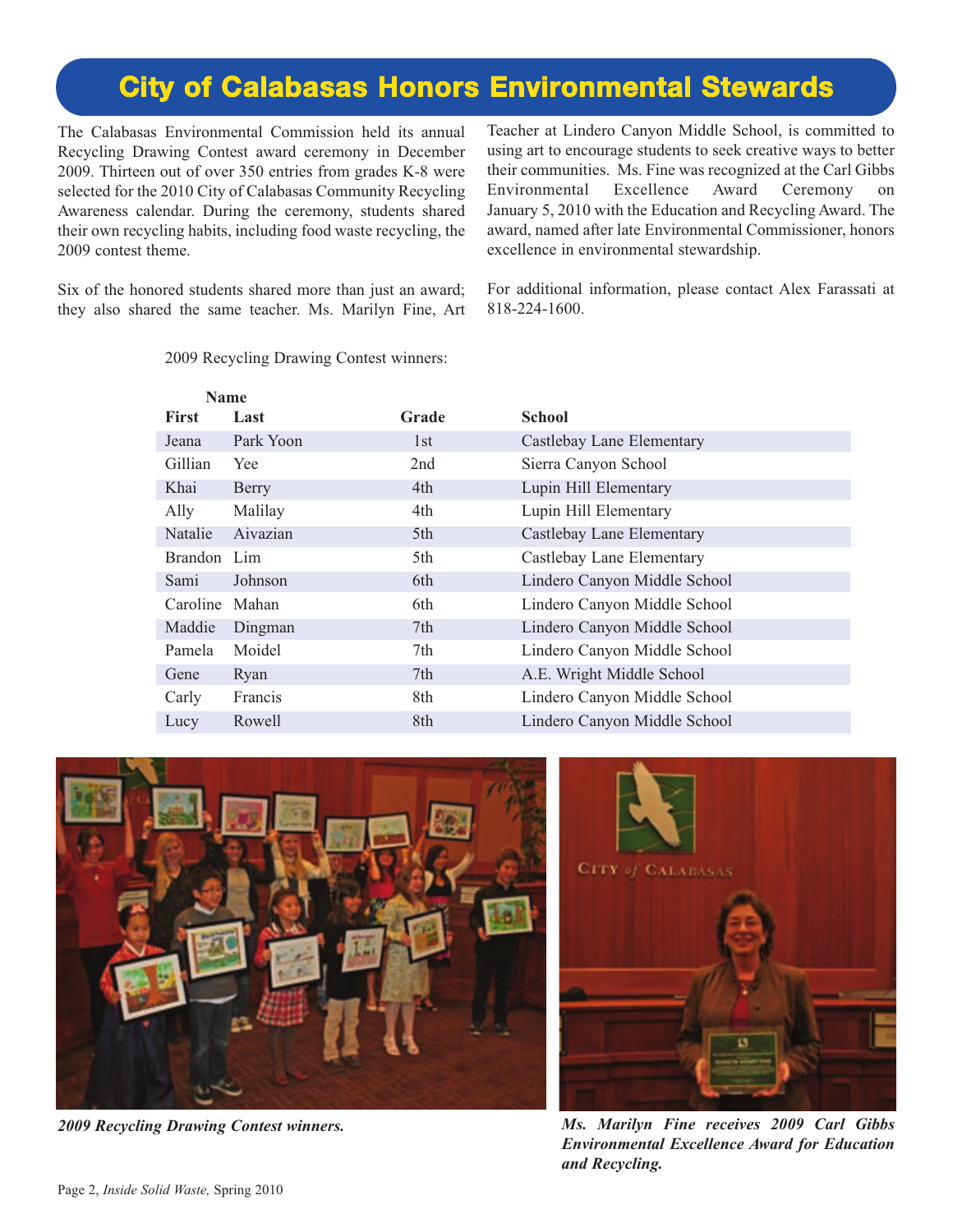## **CalRecycle Acting Director Margo Reid Brown Keynote Speaker at Southern California Waste Management Forum Conference**

Acting Director of the newly formed State Department of Resources, Recycling, and Recovery (CalRecycle), Margo Reid Brown, spoke before a group at the 2010 Southern California Waste Management Forum spring conference on March 11, 2010 in Downey.

In January 2010, CalRecycle merged the duties of the California Integrated Waste Management Board (CIWMB) and Department of Conservation's (DOC) Division of Recycling in order to create efficiency and bring the State's recycling programs together. Ms. Brown, Chair of the former CIWMB, focused on the first 60 days of CalRecycle. She reaffirmed that the department will continue to maintain an open transparent policy process similar to the former CIWMB.



people participated. CalRecycle's mission is to focus on product stewardship, organic waste recycling, increasing commercial recycling, and the need for local infrastructure. Ms. Brown emphasized that it is important to continue to educate each other on the "cradle to cradle movement."

Since the creation of the CIWMB, statewide diversion went from 10 percent to 54 percent in 2008. The California Redemption Value legislation was signed into law in 1986. Since then over 200 billion bottles and cans have been recycled. With the success of both agencies, Ms. Brown said that the structure may have changed, but the statue and the mission of CalRecycle remain the same.

Since January, CalReycle has held several meetings including the first open workshop at the DOC where more than 80 For additional information, please contact Cynthia Vant Hul of the Task Force Public Education & Outreach Subcommittee at (909) 560-0542 or Mike Mohajer of the Task Force at (909) 592-1147.

# **Conversion Technology Emissions Are Well Below Emission Standards** *UC Riverside Emissions Study Finds*

In December 2009, Professor Bill Welch, Principal Engineer and Emissions Researcher at the University of California at Riverside, presented to the Task Force the findings of a recently completed UC Riverside study which analyzed thirdparty emissions data from 16 different operating thermal conversion technology facilities. A common misconception regarding such technologies is that they produce dangerous significant levels of toxic air emissions.

The report, *Evaluation of Emissions from Thermal Conversion Technologies Processing Municipal Solid Waste and Biomass (Released June 2009),* studied 16 gasification facilities around the world and found that the levels of particulate matter, dioxins and furans, and other air pollutants emitted by these facilities were well below current emissions standards in the United States, South Coast Air Quality

Management District, European Union, and Japan, which are among the most stringent air emissions regulations in the world.

Unlike incineration or mass burn combustion facilities, which combust waste to produce steam and ash, gasification technologies use heat to "cook" and break down waste without combusting it. This creates gases, liquids, and solid byproducts that can be used in a wide variety of applications including electricity generation and biofuels production. Gasification technologies can divert from landfill disposal up to 100 percent of the incoming residual waste.

A copy of this report is available for download at the Southern California Conversion Technology website: [www.SoCalConversion.org.](http://www.socalconversion.org/)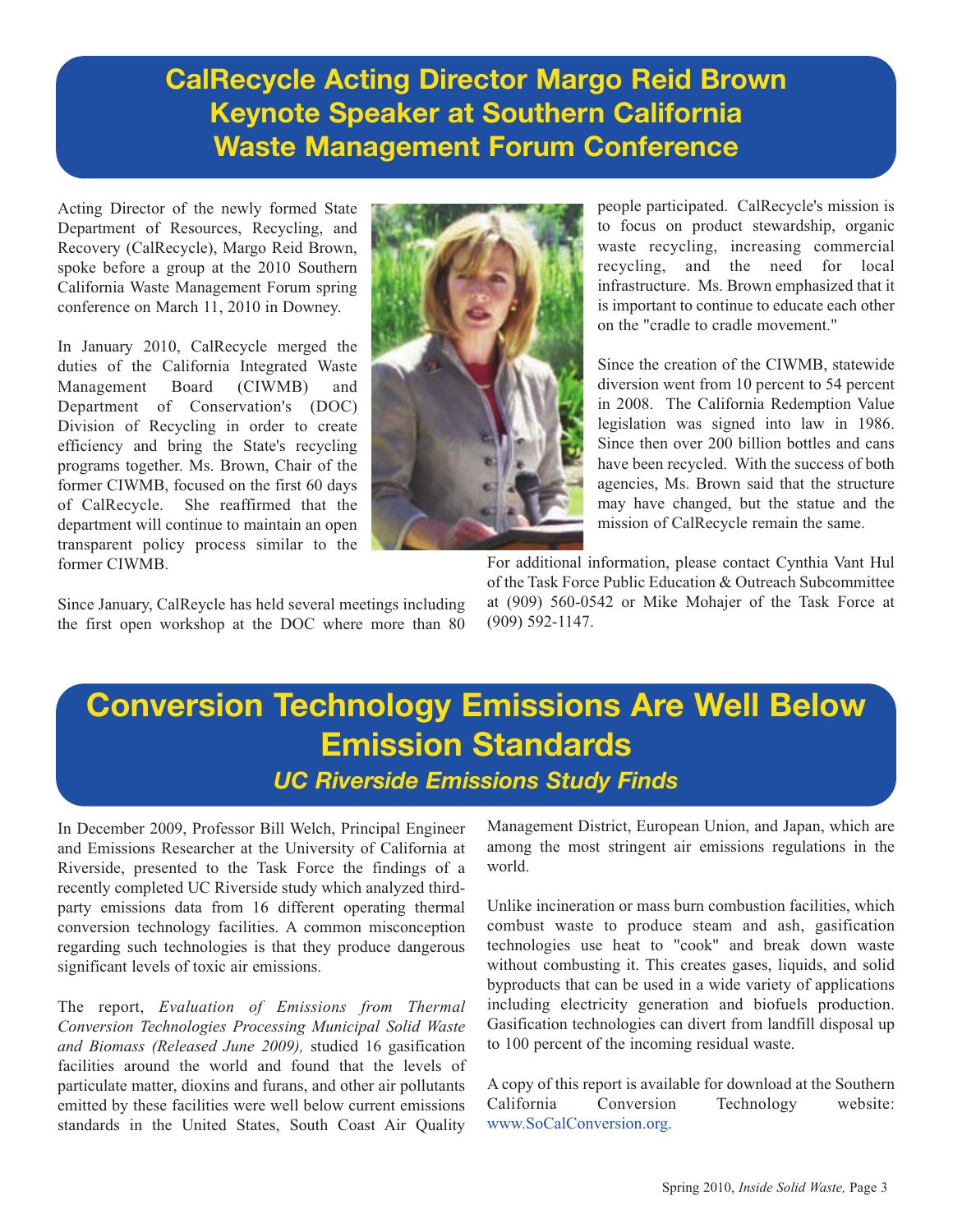Household Hazardous Waste can be taken to any of these locations. Electronic waste is also accepted. Call 1-800- 98-TOXIC or 1 (888) CLEAN-LA for more information.

**Gaffey Street Collection Center** 1400 N. Gaffey St. San Pedro, CA 90021 *Open Friday, Saturday, and Sunday 9 a.m. - 3 p.m.*

**Hyperion Treatment Plant** 7660 W. Imperial Highway, Gate B Playa Del Rey, CA 90293 *Open Saturday and Sunday 9 a.m. - 3 p.m.*

**Washington Boulevard Collection Center** 2649 E. Washington Blvd. Los Angeles, CA 90023 *Open Friday, Saturday, and Sunday 9 a.m. - 3 p.m.*

#### **Randall Street S.A.F.E. Center**

11025 Randall St. Sun Valley, CA 91352 *Open Saturday, Sunday, and Monday 9 a.m. - 3 p.m.*

**UCLA Location** 550 Charles E. Young Dr. West Los Angeles, CA 90095 *[Open Thursday, Friday, and Saturday 9 a.m. - 2 p.m.](http://www.lacitysan.org/solid_resources/special/hhw/safe_centers/index.htm)*

**Los Angeles/Glendale Collection Center** 4600 Colorado Blvd. Los Angeles, CA 90039 *Open Saturday and Sunday 9 a.m. - 3 p.m.*

**Antelope Valley Environmental Collection Center Antelope Valley Public Landfill** 1200 West City Ranch Rd. Palmdale, CA 93551 *[Open 1st and 3rd Saturday each month 9 a.m. - 3 p.m.](http://ladpw.org/epd/avecc/index.cfm)*

#### **TASK FORCE MEETINGS** Meetings are held at the County of Los Angeles For information, Department of Public For informin<br>call Benjamin Works Headquarters,  $\begin{array}{l}\n\text{call Be}^{\text{IV}} & 626 \\
\text{Cov}^{\text{te2}} & \text{at } 626\n\end{array}$ 900 South Fremont Ave., Alhambra. May 27  $66^{10}$ <br>458-2536,  $4^{10}$ June 17  $458 - 25$ <br>M - Th, 7 a.m. July 15 **5:30 p.m.** Meetings are scheduled at 1 p.m. in Conference Room C, F<br>H 目 except May 27,

며

# **WHAT'S UP?**

**HHW ROUNDUPS** are open from 9 a.m. to 3 p.m. unless otherwise indicated. For more information, call the County of Los Angeles Department of Public Works at **1 (888) CLEAN-LA (253-2652).** For information about City of Los Angeles events, call **1 (800) 98-TOXIC (988-6942).**

- May 1 **La Mirada** La Mirada Regional Park, Tennis Court/Swimming Pool Parking Lot Adelfa Drive
- May 8 **Palos Verdes Peninsula** Rancho Palos Verdes City Hall/City Yard, 30940 Hawthorne Blvd.
- May 8 **El Monte** El Monte Airport, 4233 North Santa Anita Ave.
- May 15 **Unincorporated Altadena** L.A. County, DPW Fleet Maintenance Yard 252 West Mountain View Ave.
- May 15 **West Covina** West Covina Maintenance Yard, 825 Sunset Ave.
- May 22 **Unincorporated Florence-Firestone** La Mirada Regional Park, Tennis Court/Swimming Pool Parking Lot, Adelfa Drive
- May 22 **Maywood** Maywood Park, 57th St. and Heliotrope Ave.
- May 29 **Rosemead** Southern California Edison Company, Southwest corner of Walnut Grove Ave. and Klingerman St.
- June 5 **Pasadena** The Rose Bowl, Parking Lot "K" 1001 Rose Bowl Blvd.
- June 12 **Pomona** LA County Fair, Hotel & Exposition Complex Gate 23, Arrow Highway
- June 13 **Unincorporated Agoura** Calabasas Landfill (Scale Area), 5300 Lost Hills Rd.

# **[ANNOUNCEMENT](http://dpw.lacounty.gov/epd/tf/)**

### **Looking for up-to-date information about the Task Force?**

*Visit www.lacountyiswmtf.org where you can find agendas, meeting minutes, and copies of the Inside Solid Waste newsletter.*

Page 4, *Inside Solid Waste,* Spring 2010

in Conference Room B.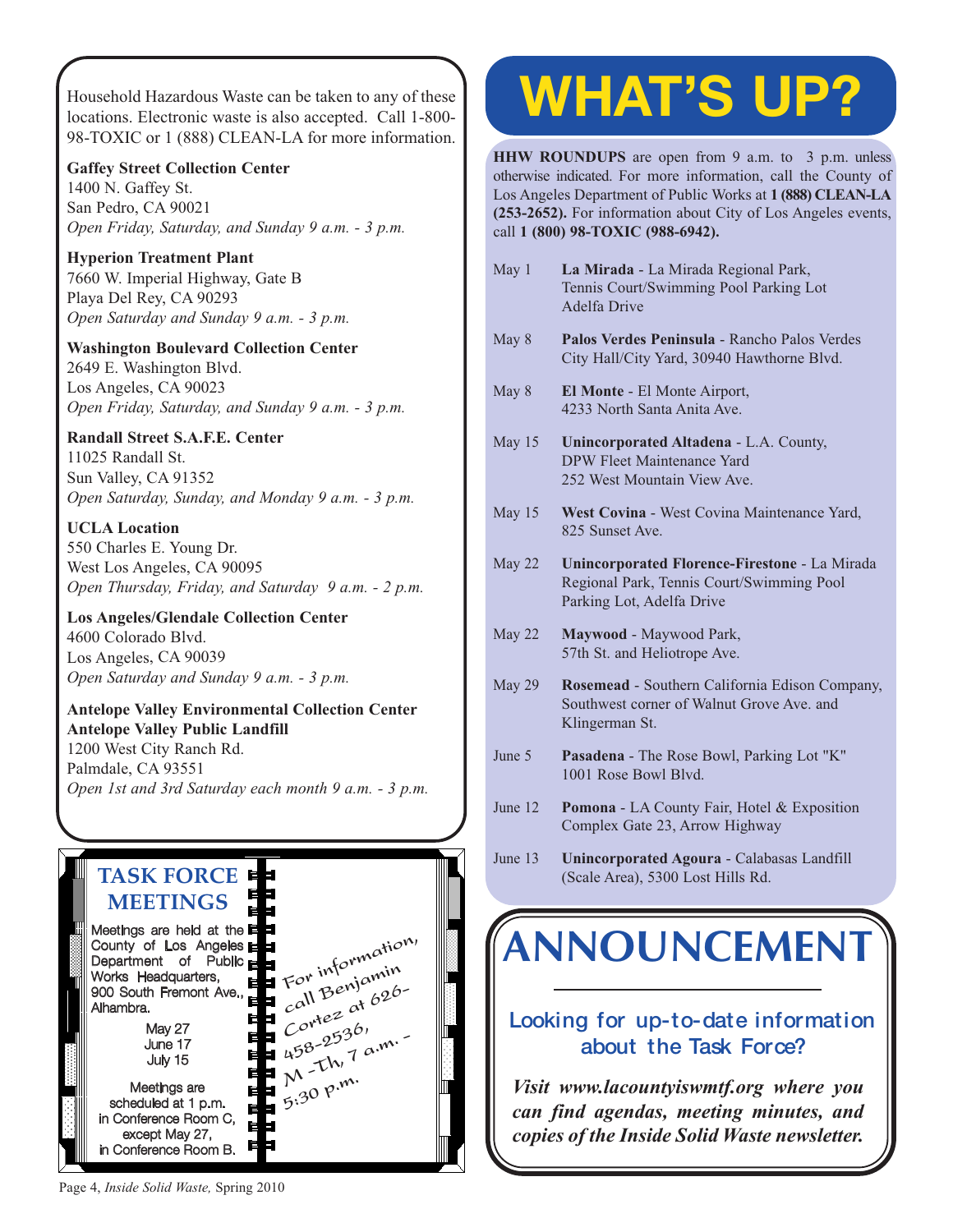# **[Achieving Greater Waste Diversion in California:](http://www.swana.org/) Fundamental Strategies and Essential Tools March 2010**

*Reprinted with permission from the Legislative Task Force of the California Chapters of the Solid Waste Association of North America.* 

California has led the nation in creating integrated solid waste management programs that place a priority on diverting waste materials away from landfills. Indeed, California is now diverting more than half of the solid waste generated in the state. This is possible, in large part, because local governments and solid waste management companies across the state have made enormous financial investments over the years to develop and implement waste diversion programs as well as constructing and operating recycling facilities.

The members of the California Chapters of the Solid Waste Association of North America (SWANA) are proud of these achievements and will continue to be part of the solution as the state moves forward in achieving even greater diversion milestones. However, tomorrow's milestones can only be reached by thoughtful consideration today of the tools needed for success.

#### **TOOL 1: REDUCTION OF SOLID WASTE GENERATION THROUGH PRODUCT STEWARDSHIP**

Preventing waste from ending up in a landfill should start with the initial product itself and continue with those involved in the life cycle of that product. Local government's public outreach can facilitate reducing, reusing and recycling to a certain extent, but ultimately products need to be recyclable to have a complete reuse cycle. Producers should be responsible for designing, manufacturing, and packaging a sustainable recyclable product. Distributors and retailers should also be involved in establishing and managing end-of-life systems for difficult-to-recycle products as an integral part of their marketing and customer service. Product stewardship can be achieved in California but it requires a new approach, such as legislation that incentives manufacturers to make an investment in redesigning products that promotes environmental sustainability while establishing a convenient way for consumers to return used or unwanted products to the manufacturer. Without legislative incentives to drive this shift in responsibility, many products will continue to become a waste at the end of their useful life placing the task of their final handling, diversion or disposal on local government, which is not always the most practical and cost effective approach.

#### **TOOL 2: ANALYSIS OF THE TRUE LIFECYCLE ENVIRONMENTAL AND ECONOMIC COSTS OF RECYCLING**

With the AB 32 Scoping Plan requiring for California businesses to participate in commercial waste recycling, a greater percentage of the recyclable goods will be removed from the municipal solid waste stream and less virgin materials will be extracted from the earth. While recycling offers environmental benefits, it also can have environmental impacts, particularly greenhouse gas (GHG) emissions, within California and across the planet. Accurate assessment of global environmental effects and the costs associated with recycling choices is important in planning overall environmentally sound and sustainable waste management and diversion systems. Recyclable goods are often shipped overseas and processed under significantly less stringent or non-existent air pollution control, health, and safety standards. Only when accounting for all environmental impacts in a life cycle analysis can we determine the true environmental and economic benefits of California's recycling choices.

#### **TOOL 3: INFRASTRUCTURE AND END MARKET DEVELOPMENT IN CALIFORNIA**

Recycling is sustainable only when there are sufficient markets for the goods recovered. The State needs to help develop robust markets by providing economic incentives and assistance to innovative businesses. Facilitation of new processing infrastructure and markets in California for recyclable goods would not only lessen the global environmental impacts associated with recycling noted above, but it would also give the state more control over the recycling markets while creating "green" jobs in the process. In many instances, the infrastructure exists but markets do not. For example, many processing facilities could easily recover additional materials from the waste stream, such as low-value or no-value plastics and fibers, but do not solely because markets are not available. Just as California strives to be the largest producer of recyclable materials, it should equally strive to put them to use in California. To achieve this, regulatory and permitting requirements need to be streamlined to facilitate the development of end markets and processing infrastructure and not impede them.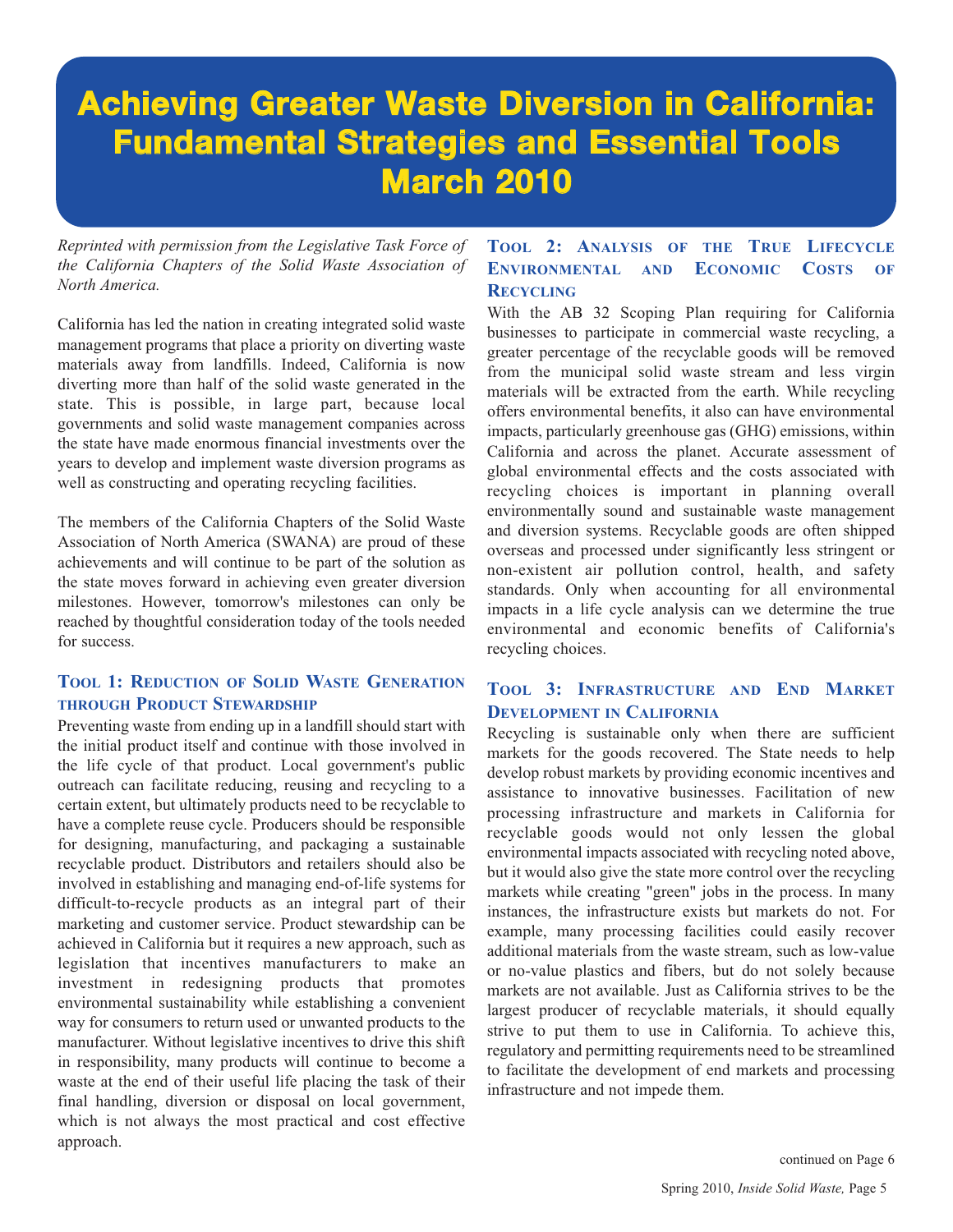**Achieving Greater Waste Diversion in California: Fundamental Strategies and Essential Tools March 2010**

#### **TOOL 4: USHERING IN NEW TECHNOLOGIES FOR SOLID WASTE**

Once recyclable materials are optimally removed from the solid waste stream, the waste materials that are left behind have little to no beneficial reuse value in today's infrastructure. Business as usual is to landfill these materials. While today's landfills can safely and costeffectively contain these materials, many of these waste materials can be beneficially used to produce energy or fuel using new types of technologies – conversion technologies. For example, renewable power can be produced from organics placed in biological tanks – anaerobic digesters. These digesters produce methane, which can be captured and used as a fuel in electric generators. Commercially available conversion technologies, such as gasification, can also produce clean power and advanced transportation fuels by utilizing the gas that is created under a thermal process. By removing the existing regulatory and legislative barriers and granting diversion credits, conversion technologies can provide substantial new sources of energy or clean fuel and provide new markets for materials otherwise disposed of in landfills. It should also be recognized that landfills across California currently recover and use landfill gas as a fuel source to produce power, contributing to the state's renewable energy portfolio. Governor Schwarzenegger has directed that by 2020 renewable energy comprise a third of the electricity produced in the state. All of these technologies help in achieving this goal.

#### **TOOL 5: CLEAR DEFINITION OF ORGANIC WASTE DIVERSION POLICIES**

Policies at the state level call for increased diversion of "organics" from landfills. Strictly speaking, organic material is anything containing carbon. "Organics" are the largest fraction of the MSW stream and include "compostable organics, "such as food wastes, yard trimmings, and wood waste, and non-compostable or other "organic waste." Without differentiating the organics, an uncalled for level of uncertainty is introduced and new diversion programs to address specific waste streams cannot be appropriately considered or developed. Achieving greater diversion of organics from landfills requires new processing infrastructure and new markets for the end products. However, siting new compostable organics processing facilities in many parts of California, particularly urban areas and areas where air quality requirements are stringent, is very difficult, if not impossible. Consequently, regulatory and permitting requirements need to be streamlined and consistent among various agencies to facilitate the development of end markets and processing infrastructure.

In addition, all alternative technologies that divert organics while complying with environmental standards need to be fully considered in future waste diversion milestones.

#### **TOOL 6: RETENTION OF LOCAL GOVERNMENT DISCRETION BY ALLOWING A RANGE OF ALTERNATIVE PROGRAMS FOR ACHIEVING INCREASED DIVERSION**

Given the wide diversity of California's communities, any increase in diversion mandates must allow for consideration of locally specific factors such as economics and environmental impacts, with the goal of facilitating the choices best suited to the community. This will ensure the greatest chance of success in going beyond the existing diversion mandate while maintaining a sound and stable solid waste management system.

#### **TOOL 7: FUNDING TO IMPLEMENT NEW PROGRAMS** The current recession is placing an extraordinary burden on

local government. Cities and counties are grappling with how to close their budget shortfalls. This is made even more challenging with cutbacks from the drop in waste revenues that fund solid waste programs. Mandating increased diversion during this economic downturn is untenable without new funding by the state. Increased diversion requires new or augmented public outreach programs as well as new infrastructure. Capital for maintaining existing programs is already severely limited and financing new projects may not be possible in today's financial climate. Local government cannot afford to implement any new diversion programs or mandates without new types of funding resources.

#### **TOOL 8: RECOGNITION OF THE VALUE OF ADEQUATE, SAFE LANDFILL CAPACITY**

As noted above, the state's priority for waste management is diversion of wastes from landfills. Because of this, at times, landfills have been characterized as being unsafe and even unnecessary. However, until all of the infrastructure, the markets, the funds, and public and political support are in place to divert all wastes, assuming that is even possible, landfills will continue to serve a critical role in managing solid waste in California. Today's landfills are integrated facilities and not just long-term repositories for solid waste that cannot be recycled; they are designed to protect the environment and public health, serve as a recycling outlet for beneficial reuse of waste materials, and allow production of significant renewable energy from very effective methane capture. Adequate landfill capacity must be a key component of any integrated waste management program.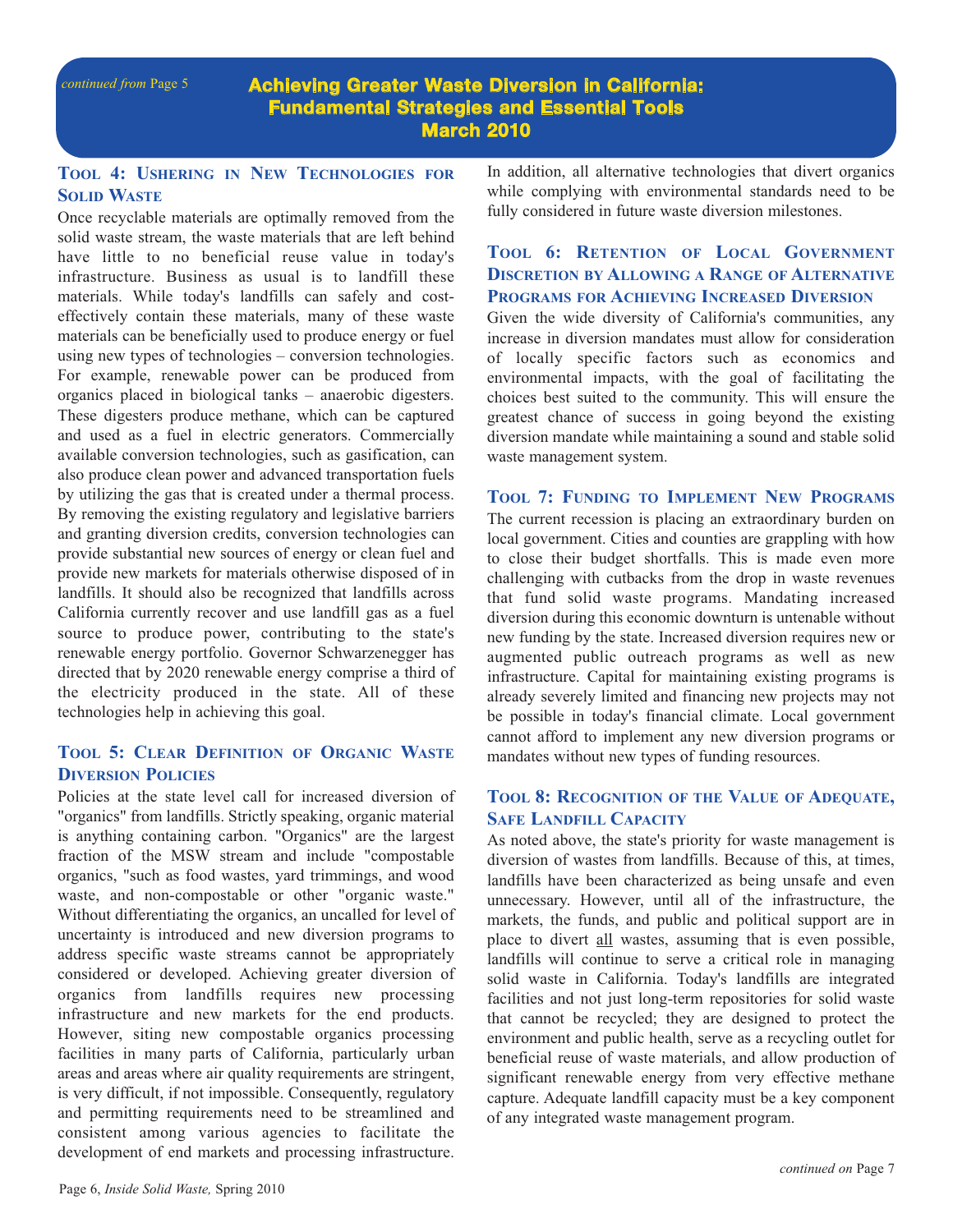#### **Achieving Greater Waste Diversion in California: Fundamental Strategies and Essential Tools March 2010**

**TYPES OF SUCCESSFUL DIVERSION PROGRAMS IMPLEMENTED BY MEMBER JURISDICTIONS OF THE CALIFORNIA CHAPTERS OF SWANA:** 

- Volumetric service rate structure that encourages waste reduction and recycling.
- Widespread use of separate container curbside collection programs in conjunction with comprehensive materials recovery and composting facilities.
- Non-recycled solid waste taken to waste-to-energy facility rather than disposed in landfills.
- Using financial incentives under a Recycling Market Development Zone to encourage recycling and requiring private haulers to provide recycling services to their multi-family and commercial accounts.
- Creative education and public outreach tools to communicate effectively the benefits of waste reduction, reuse, and recycling.
- Diverting certain compostable organics to composting facilities.
- Conducting mobile household hazardous waste (HHW) and e-waste collection programs.
- Significant financial investments to develop and operate materials recovery facilities, permanent HHW and e-waste collection facilities, and other solid waste management infrastructure.
- Invested significant amounts of time and capital to study and evaluate conversion technologies, and analyze data from operating facilities overseas.

Please contact Paul Yoder or Tre[ssa Wallace of Shaw / Yoder](http://www.swana.org/)

/ Antwih, Inc. at (916) 446-4656 for further information on this paper or for other information regarding the SWANA LTF.



# **[CHRISTMAS TREE COLLECTION DEEMED A SUCCESS!](http://www.smgov.net/)**

### **City of Santa Monica diverts 15 tons of Christmas trees from landfills**

The City of Santa Monica and West Coast Arborists chipped over 1,500 recycled Christmas trees into mulch through the "Park Your Tree" program, diverting over 15 tons of material from area landfills.

The Program, encouraged residents to drop off their Christmas trees free of charge at four local parks or the City's Transfer Station from the end of December and throughout January. The trees were recycled into mulch, a weed suppressant, and spread over the west end of the Santa Monica Airport, an open space that would otherwise be weed-infested by mid-spring.

The City of Santa Monica's "Park Your Tree" program has been helping to make the Christmas season greener for over 20 years.

Look for more efforts toward Zero Waste as Santa Monica works on building a more waste-conscious, greener community.

For further information, contact Kim Braun, Acting Solid Waste Manager, at (310) 458-8528.

## **[How Many Christmas Trees did the Los Angeles County Sanitation Districts](http://www.lacsd.org/)  recycle after the 2009 Holiday Season?**

Calabasas Landfill: **13 tons** • Puente Hills Landfill: **3,079 tons •** Scholl Canyon Landfill: **607 tons •** Downey Area Recycling & Transfer: **227 tons**